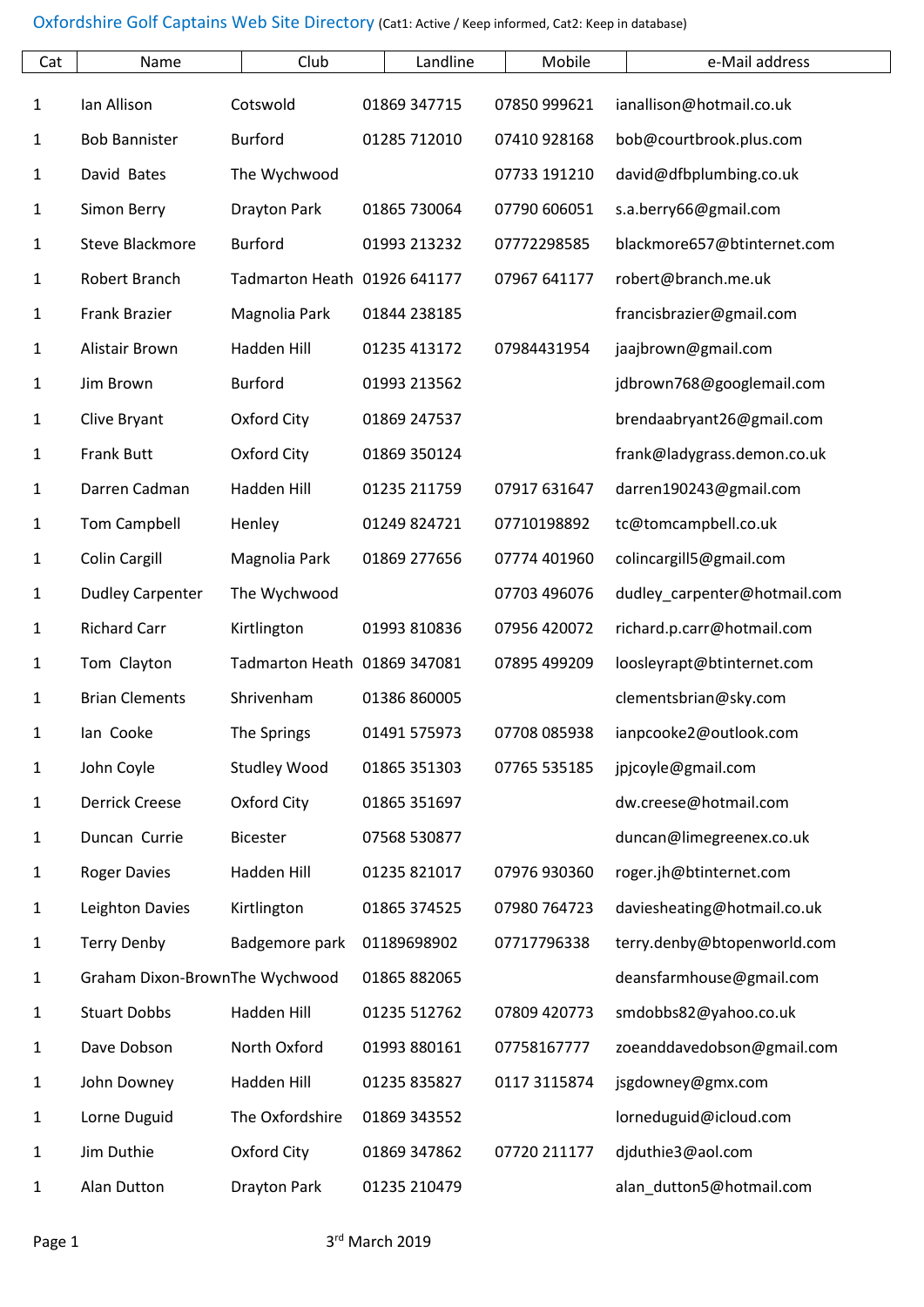| Cat          | Name                  | Club                         | Landline     | Mobile       | e-Mail address                |
|--------------|-----------------------|------------------------------|--------------|--------------|-------------------------------|
| $\mathbf{1}$ | John Edwards          | The Springs                  | 01865 343062 | 07831 522346 | edwards.dorchester@virgin.net |
| 1            | Brian England         | North Oxford                 | 01865 460497 | 07759 333645 | brianengland@virginmedia.com  |
| $\mathbf{1}$ | Charles Eveson        | <b>Burford</b>               | 01993 846694 | 07785 797801 | charles@kernahanservice.co.uk |
| 1            | John Fisher           | <b>Drayton Park</b>          | 01235 835870 | 07788 560251 | john.fisher07@btinternet.com  |
| 1            | Ken Fisher            | Henley                       |              |              | kenfisher.ltd@gmail.com       |
| 1            | <b>Neil Flint</b>     | The Wychwood                 | 01993 830669 | 07827 998868 | neil.flint@btopenworld.com    |
| 1            | Danny Fois            | <b>Badgemore Park</b>        | 01491 638454 | 07778 332249 | ladsrally@aol.com             |
| 1            | Graham Fullagar       | Kirtlington                  |              | 07765862256  | grahamfullagar@tiscali.co.uk  |
| 1            | Nicholas Gale         | Feldon Valley                | 01789 741907 | 07777686009  | lomasbarn@btinternet.com      |
| 1            | <b>Stuart Gibbs</b>   | Feldon Valley                | 01865 390567 | 07498 279627 | sg@stuartgibbs.co.uk          |
| 2            | <b>Phil Godding</b>   | Shrivenham                   | 01367 253183 | 07870 356727 |                               |
| 1            | Martin Goodyear       | Cotswold                     | 01993 883478 | 07788 717438 | martin@mg-graphics.co.uk      |
| 1            | Alan Gray             | Magnolia Park                | 01869 345965 | 01869 246461 | gray-alan@sky.com             |
| $\mathbf{1}$ | <b>Richard Green</b>  | Oxford City                  | 01865 862631 | 07768721997  | rgreeno@hotmail.co.uk         |
| 1            | Stan Green            | Kirtlington                  | 01865 874693 | 07849 998693 | stanleygreen549@gmail.com     |
| 1            | Mike Greenall         | Magnolia Park                | 01869 322685 | 07760 176975 | mike.mjgpartners@icloud.com   |
| $\mathbf{1}$ | Dave Haddock          | <b>Badgemore Park</b>        | 01491 825776 | 07736 876710 | davidhaddock@btinternet.com   |
| $\mathbf{1}$ | Glyn Hall             | Hadden Hill                  | 01235 210220 | 01235 821440 | ghall@cfl-ltd.co.uk           |
| 1            | <b>Allan Harries</b>  | <b>Badgemore Park</b>        | 01189 425015 | 07808 392701 | allan.harries@btopenworld.com |
| $\mathbf{1}$ | <b>Richard Harris</b> | Magnolia Park                |              | 07880 691321 | richardm.harris@icloud.com    |
| 1            | Chris Harvey          | Cotswold                     | 01295 721650 | 07460 552210 | crh5530@gmail.com             |
| 1            | Mike Heayns           | Henley                       | 01189 669100 |              | mikehathgc@talktalk.net       |
| $\mathbf{1}$ | <b>Graham Henley</b>  | Oxford City                  | 01865 558964 | 01865 292233 | graham@henley.uk.net          |
| 1            | Brian Hill            | North Oxford                 | 01295670276  |              | lesleyhill39@btinternet.com   |
| $\mathbf{1}$ | <b>Tony Hill</b>      | The Oxfordshire              | 01844 290001 | 07767788505  | tony@sueton.co.uk             |
| 1            | Gerry Hinnigan        | <b>Burford</b>               | 01993 841589 | 01242 262555 | jerryh18@btinternet.com       |
| 1            | <b>Dennis Holmes</b>  | <b>Burford</b>               | 01993 868444 |              | dennis@denclare776.plus.com   |
| 1            | Derek Honey           | Oxford City                  | 01865 559155 |              | derek@honey.me.uk             |
| 1            | Roger Hudson          | Henley                       | 01491 577654 | 07831 106394 | rogervhudson@yahoo.com        |
| 1            | Roger Hughes          | <b>Burford</b>               | 01793 782651 |              | roger.hughes3@btinternet.com  |
| 1            | Robert Jones          | Tadmarton Heath 01295 257525 |              | 07900 430050 | robert.jonesgg@googlemail.com |
| $\mathbf{1}$ | John Kay              | <b>Burford</b>               | 01993 775729 | 07847 301992 | john.kay635@hotmail.co.uk     |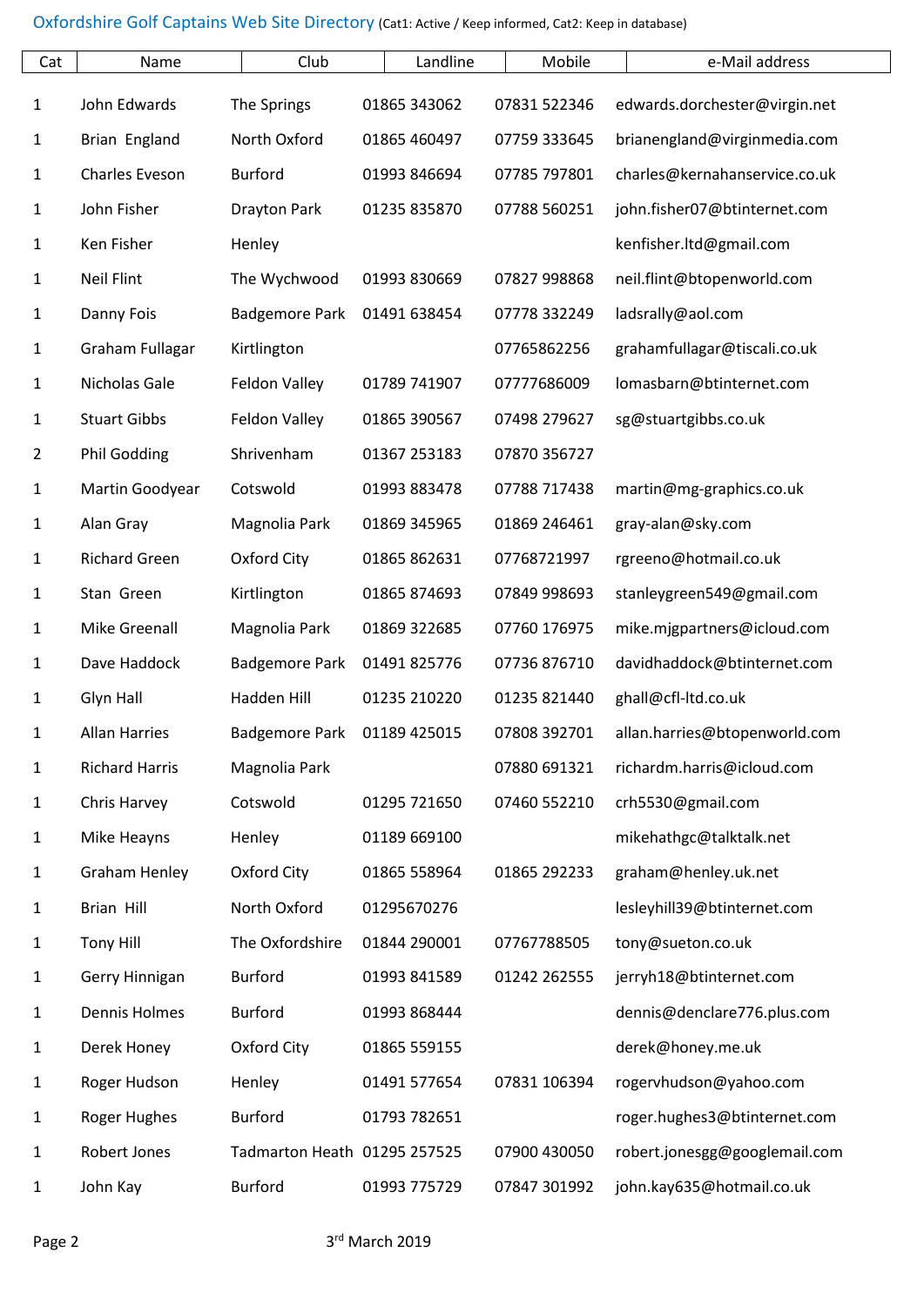| Cat          | Name                                            | Club                         | Landline     | Mobile       | e-Mail address                   |
|--------------|-------------------------------------------------|------------------------------|--------------|--------------|----------------------------------|
| $\mathbf{1}$ | <b>Terry Killick</b>                            | <b>Badgemore Park</b>        |              | 07802 201004 | tkillick@icloud.com              |
| $\mathbf{1}$ | <b>Richard Lace</b>                             | Tadmarton Heath 01295 721657 |              |              | richard@thelaces.co.uk           |
| $\mathbf{1}$ | David Lakin                                     | Tadmarton Heath 01608 658237 |              | 07940 531411 | david.sarsden33@gmail.com        |
| $\mathbf{1}$ | Swanford Lane                                   | Carswell                     | 01993 851495 | 07760 210654 | swannylane@yahoo.co.uk           |
| $\mathbf{1}$ | Nigel Lawton                                    | <b>Studley Wood</b>          | 01844 292041 | 07739 175000 | nigel.lawton@me.com              |
| $\mathbf{1}$ | Mike Lewis                                      | North Oxford                 | 01865 556546 |              | mike.lewis1939@gmail.com         |
| $\mathbf{1}$ | <b>Ted Lewis</b>                                | <b>Drayton Park</b>          | 01491 837122 | 07919 292337 | tedlewis1947@sky.com             |
| $\mathbf{1}$ | Geoff Luckett                                   | Henley                       | 01491 637762 | 07860 145982 | g.l.luckett@talk21.com           |
| $\mathbf{1}$ | Andy Lyne                                       | Feldon Valley                | 07767 897464 | 01608 661422 | lynie@hotmail.co.uk              |
| $\mathbf{1}$ | <b>Brian Maddison</b>                           | <b>Drayton Park</b>          | 01235 528429 | 07712168258  | brian3142@hotmail.com            |
| $\mathbf{1}$ | <b>Bill Major</b>                               | <b>Drayton Park</b>          | 01235 814007 | 07767 623702 | rojamb@sky.com                   |
| $\mathbf{1}$ | Dave Major                                      | Hadden Hill                  | 01235 212176 | 07970961046  | dave.major@live.co.uk            |
| $\mathbf{1}$ | <b>Brian Mallon</b>                             | <b>Bicester</b>              | 01454 326134 | 07585 009648 | brianmallon@sky.com              |
| $\mathbf{1}$ | <b>Andy Mills</b>                               | The Oxfordshire              | 01494 482740 | 07773 468774 | andrewjoe.mills@gmail.com        |
| $\mathbf{1}$ | Mike Mogridge                                   | Henley                       | 01491 576092 |              | mikemogridge@yahoo.co.uk         |
| $\mathbf{1}$ | Michael Moore                                   | <b>Badgemore Park</b>        | 01491 638955 | 07768 456166 | robertmichael_moore@yahoo.com    |
| $\mathbf{1}$ | <b>Richard Moore</b>                            | The Springs                  | 01865 340966 |              | richard.a.moore@talk21.com       |
| $\mathbf{1}$ | Peter Mosey                                     | Hadden Hill                  | 01730 816779 | 07711 423469 | peterb11mosey@outlook.com        |
| 1            | Phil Mosley                                     | Feldon Valley                | 01608 663845 | 07779 084516 | phil@philgmosley.plus.com        |
| $\mathbf{1}$ | Robert Mottershead Tadmarton Heath 01295 272180 |                              |              | 07788 110494 | robertmottershead@googlemail.com |
| $\mathbf{1}$ | Andrew Nardone                                  | Feldon Valley                | 01789 748002 | 07920 826454 | aphnardone@gmail.com             |
| $\mathbf{1}$ | <b>Tim Nunneley</b>                             | Tadmarton Heath 01295 670250 |              | 07950 411533 | tim.nunneley@yahoo.co.uk         |
| $\mathbf{1}$ | Arthur O'Connor                                 | Tadmarton Heath 01295 721628 |              | 07488 309369 | ap.oconnor@icloud.com            |
| $\mathbf{1}$ | Dudley Osborn                                   | The Oxfordshire              | 01280 821981 | 07512 188134 | dudleyosborn@aol.com             |
| $\mathbf{1}$ | Steve Payne                                     | Oxford City                  | 01865 769841 | 07798 841450 | svpayne@netcomuk.co.uk           |
| $\mathbf{1}$ | Colin Pearson                                   | Cotswold                     | 01608 642394 |              | daphnepearson100@gmail.com       |
| $\mathbf{1}$ | Mike Pennick                                    | Magnolia Park                | 01844 278955 | 07951 136114 | mike.pennick@hotmail.com         |
| $\mathbf{1}$ | <b>Neil Pettit</b>                              | <b>Studley Wood</b>          | 01993 776303 | 07976 976362 | woodypettit@gmail.com            |
| 1            | Ray Ponsford                                    | Henley                       | 01189 402880 | 07715 548270 | j.r.ponsford@btinternet.com      |
| $\mathbf{1}$ | David Pratt                                     | Drayton park                 | 01235 520186 | 07554793466  | dlgsnews@btinternet.com          |
| $\mathbf{1}$ | Steve Pryor                                     | Hadden Hill                  |              | 07711647678  | steven.pryor@sky.com             |
| $\mathbf{1}$ | Mark Roberts                                    | Hadden Hill                  |              | 07768 523177 | spicey3370@gmail.com             |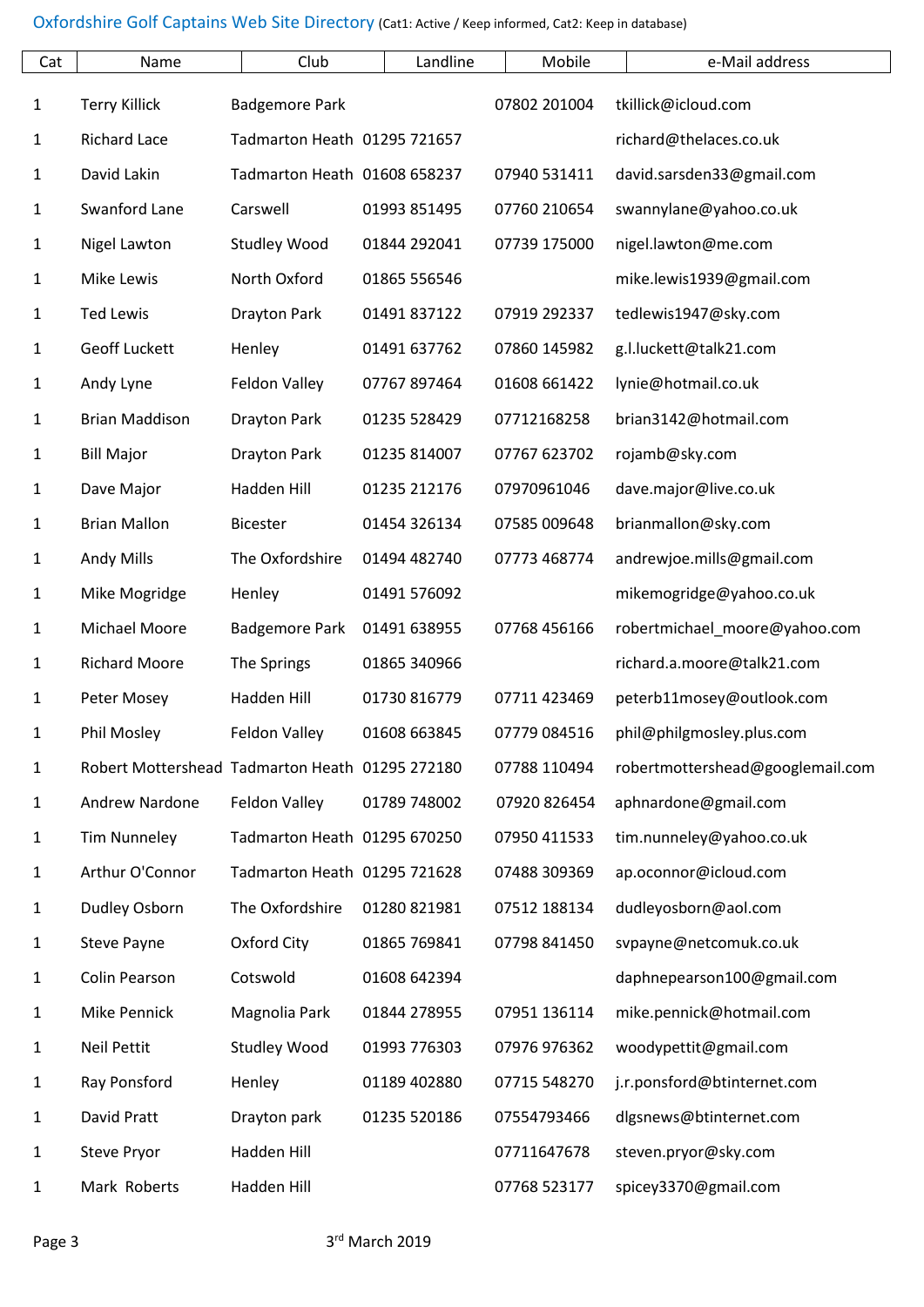| Cat          | Name                   | Club                         | Landline     | Mobile       | e-Mail address                   |
|--------------|------------------------|------------------------------|--------------|--------------|----------------------------------|
| $\mathbf{1}$ | Graham Robinson        | Magnolia Park                | 01844 355298 | 07552 215361 | graham1.robinson@virgin.net      |
| $\mathbf{1}$ | John Robinson          | Hadden Hill                  | 01865 376022 | 01865 322500 | johnr.robinson@ntlworld.com      |
| $\mathbf{1}$ | Michael Rothery        | Oxford City                  | 01865 361254 | 07503 384800 | mwrothery@btinternet.com         |
| $\mathbf{1}$ | David Ryan             | Feldon Valley                | 01608 666141 | 07798 860510 | davidryan999@aol.com             |
| $\mathbf{1}$ | <b>Richard Sale</b>    | The Wychwood                 | 07899997699  | 01608641858  | richard.sale@cotteswood.co.uk    |
| $\mathbf{1}$ | Nick Sanderson         | <b>Drayton Park</b>          | 01235 201846 | 07305 682996 | nick.sanderson@laidlaw.co.uk     |
| $\mathbf{1}$ | Graham Sanderson       | <b>Drayton Park</b>          | 01235 533344 |              | gjsanderson@hotmail.com          |
| $\mathbf{1}$ | Ray Shaw               | Tadmarton Heath 01295 720577 |              | 07753 891554 | rshawsie@yahoo.com               |
| $\mathbf{1}$ | John Sheppard          | <b>Burford</b>               | 0241 825107  |              | sheppardjohn@orange.fr           |
| $\mathbf{1}$ | Jim Shiels             | <b>Witney Lakes</b>          | 01993 200448 | 07967 494714 | eileen.shiels@ntlworld.com       |
| $\mathbf{1}$ | <b>Roger Sillence</b>  | North Oxford                 | 01993 776303 | 07976976362  | roger.sillence@live.co.uk        |
| $\mathbf{1}$ | <b>Stuart Sinclair</b> | <b>Badgemore Park</b>        | 01494 882058 |              | stuartjohnsinclair@gmail.com     |
| $\mathbf{1}$ | Ken Smith              | Feldon Valley                | 07971 604446 |              | ksmith763@btinternet.com         |
| $\mathbf{1}$ | Carlo Soave            | Oxford City                  | 01993 881699 | 07967 031302 | carlosoave@btinternet.com        |
| $\mathbf{1}$ | Phil Soden             | <b>Drayton Park</b>          | 01235 530993 | 07821 260164 | p.soden@sky.com                  |
| $\mathbf{1}$ | Ray Southgate          | North Oxford                 | 01235 533096 |              | r.southgate13@gmail.com          |
| $\mathbf{1}$ | <b>Chris Spearing</b>  | <b>Drayton Park</b>          | 01235 424037 | 07717862439  | spero1@sky.com                   |
| $\mathbf{1}$ | <b>Richard Squires</b> | Cotswold                     | 01993 830970 | 07826 852198 | r_csquires@yahoo.co.uk           |
| 1            | Sean Stanley           | Magnolia Park                | 01525 887533 | 07590 547274 | sean.stanley@redwaysolutions.com |
| $\mathbf{1}$ | Peter Steele           | <b>Burford</b>               | 01993 844369 | 07866716052  | peter.steele@yahoo.co.uk         |
| $\mathbf{1}$ | Robert Stroud          | Tadmarton Heath 01242 602610 |              | 07917 181188 | rjstroud@gmail.com               |
| 1            | Mike Swann             | Tadmarton Heath 01869 810626 |              |              | mike@mikeswann.co.uk             |
| $\mathbf{1}$ | Roger Tamplin          | <b>Burford</b>               |              | 07860 828241 | rog.jen@btopenworld.com          |
| 1            | John Taylor            | <b>Burford</b>               | 01993 709084 | 07863 135540 | john.taylor01@gmail.com          |
| 1            | Chris Titchmarsh       | Feldon Valley                |              |              | chris1457@hotmail.co.uk          |
| 1            | David Titcombe         | North Oxford                 |              | 07832 131552 | davidtitcombe@ymail.com          |
| 1            | Mike Tuckwell          | Oxford City                  | 01865 375024 |              | mike.tuckwell@uwclub.net         |
| 1            | Paul Upton             | <b>Bicester</b>              |              | 07784333579  | captain.flack999@yahoo.co.uk     |
| $\mathbf{1}$ | Charlie Varley         | The Oxfordshire              |              | 07775558336  | charlie.varley@dentsuaegis.com   |
| 1            | Guilio Viglieno        | Kirtlington                  | 01869 232538 | 07534 691904 | sian_viglieno@btinternet.com     |
| $\mathbf{1}$ | Wiggy Wainman          | Carswell                     | 01993 212946 | 07770764475  | wiggywainman@hotmail.com         |
| $\mathbf{1}$ | <b>Richard Walford</b> | Tadmarton Heath 01295 254637 |              |              | richardpwalford@gmail.com        |